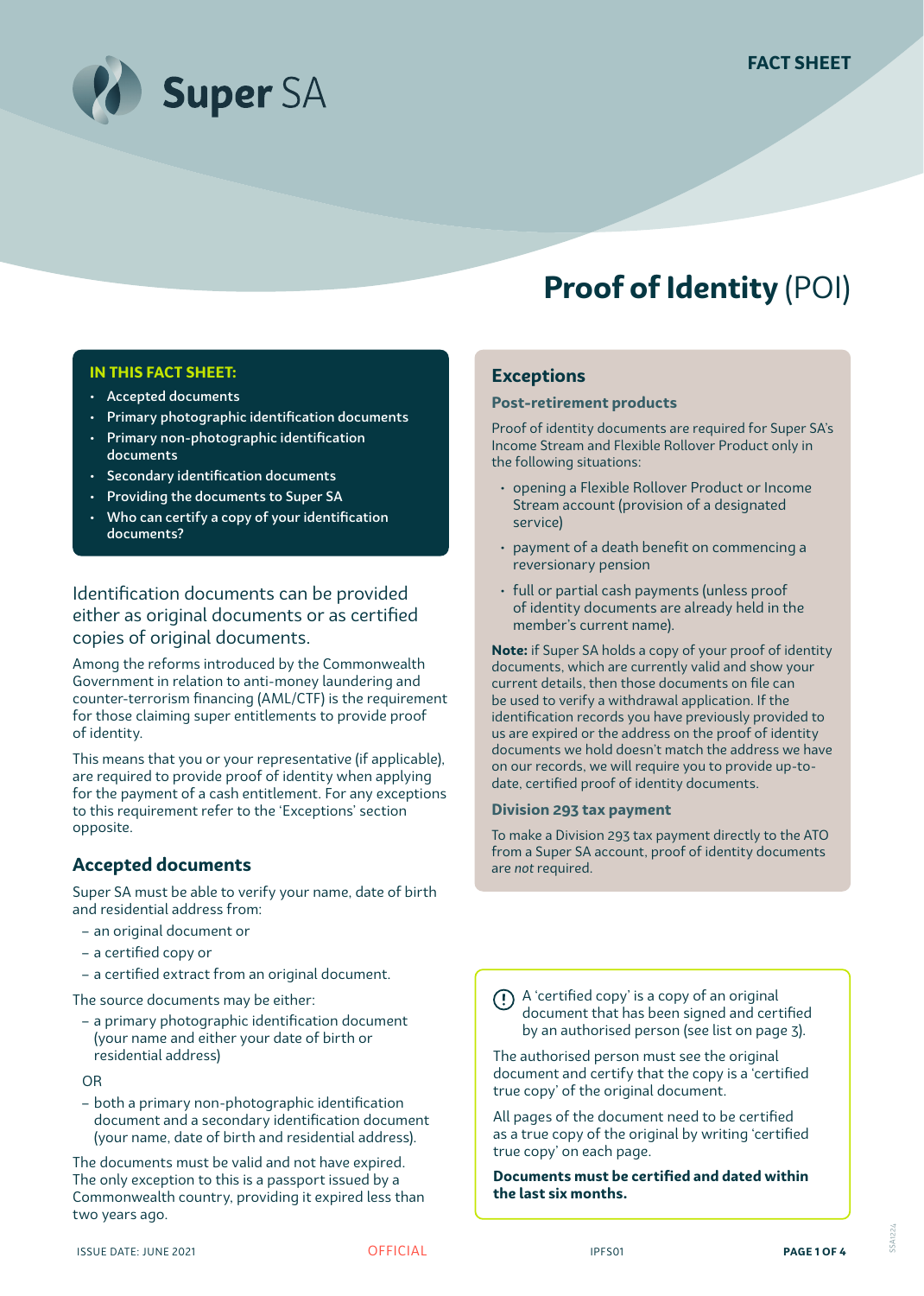## **Primary photographic identification documents**

A primary photographic identification document is one of the following:

- a driver's licence containing your photograph
- a passport issued by the Commonwealth of Australia
- a passport or similar document issued for international travel purposes by a foreign government, the United Nations or an agency of the United Nations, which contains your photograph and signature. If necessary, you must also provide an English translation prepared by an accredited translator
- a proof of age card containing your photograph
- a national identity card issued for the purpose of identification by a foreign government, the United Nations or an agency of the United Nations, which contains your photograph and signature. If necessary, you must also provide an English translation prepared by an accredited translator.

#### **Primary non-photographic identification documents**

A primary non-photographic identification document is one of the following:

- a birth certificate or birth extract issued by an Australian State or Territory
- a citizenship certificate issued by the Commonwealth Government
- a citizenship certificate issued by a foreign government. If necessary, you must also provide an English translation prepared by an accredited translator.
- a birth certificate issued by a foreign government, the United Nations or an agency of the United Nations. If necessary, you must also provide an English translation prepared by an accredited translator
- a pension card issued by Centrelink that entitles you to financial benefits.

## **Secondary identification documents**

A secondary identification document is one of the following documents containing your name and residential address:

- a notice issued to you by the Commonwealth, or a State or Territory government within the preceding 12 months, that shows you have received financial benefits from that government
- a notice issued to you by the Australian Taxation Office within the preceding 12 months which records details of a Commonwealth tax debt or rebate
- a notice issued by a local government body or utilities provider within the preceding three months which records the provision of services to you or your address.

If you do not have any of the documents listed above, please contact Super SA to discuss your options.

## **Providing the documents to Super SA**

Identification documents can be provided either as original documents or as certified copies of original documents.

If you provide original documents please bring them to the Super SA Member Centre, Ground Floor 151 Pirie Street (enter from Pulteney Street), Adelaide. A Super SA staff member will sight the documents and take a photocopy for our records and return the originals to you immediately.

If you provide certified copies then you can post the documents or deliver them in person to Super SA when you apply for payment of your cash entitlement. Super SA will retain these certified copies..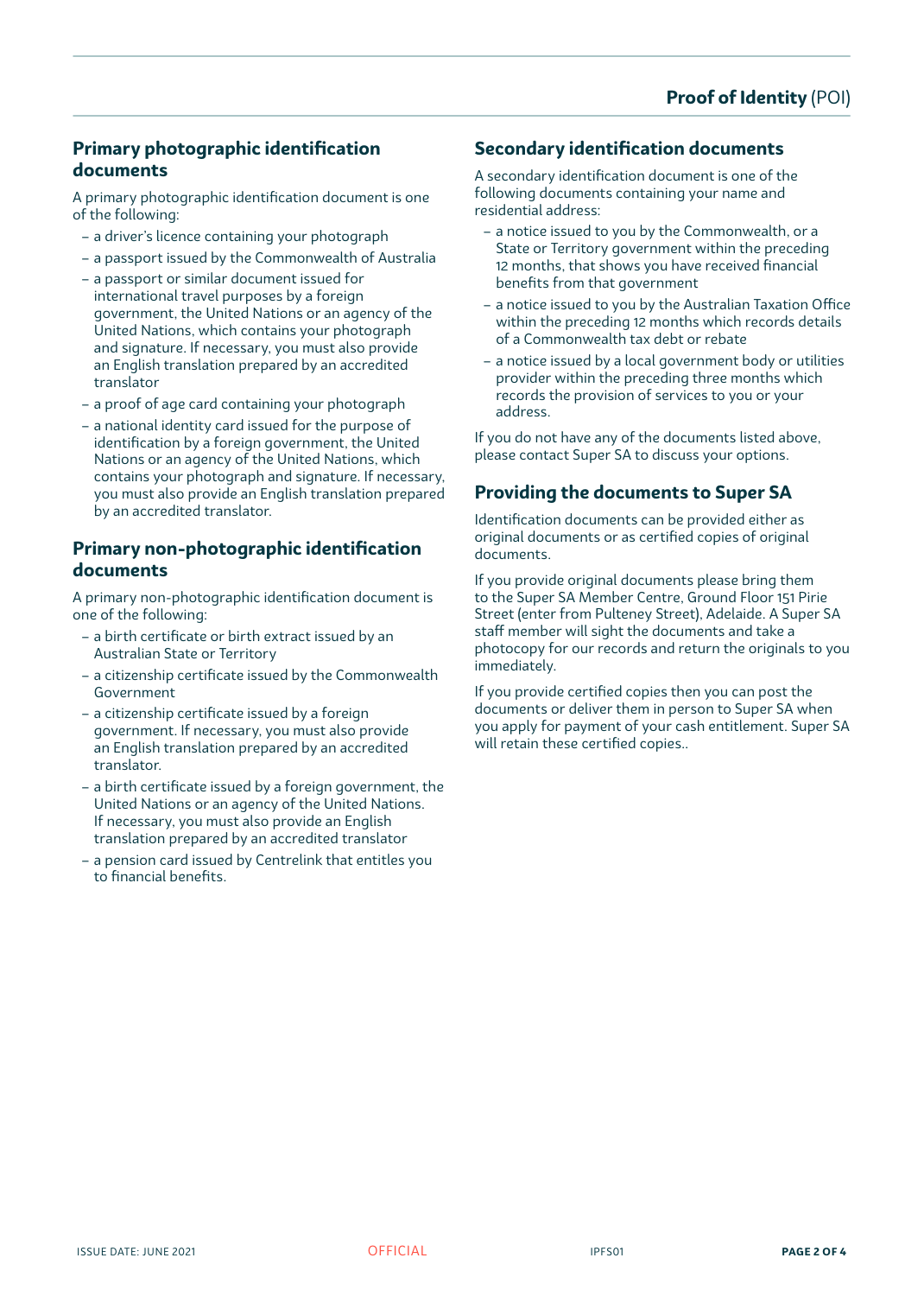# **Proof of Identity** (POI)

Neither you, nor a family member can certify your own documents, even if you fall under one of the accepted categories.

## **Who can certify a copy of your identification document(s)?**

Under AML/CTF rules, the following people are able to certify that copies of your documents are true extracts of the originals:

- a person who is enrolled on the roll of the Supreme Court of a State or Territory, or the High Court of Australia, as a legal practitioner
- a person who is currently licensed or registered to practise one of the following occupations:
	- Chiropractor
	- Dentist
	- Legal practitioner
	- Medical practitioner
	- Nurse
	- Optometrist
	- Patent attorney
	- Pharmacist
	- Physiotherapist
	- Psychologist
	- Trademarks attorney
	- Veterinary surgeon
- an officer or authorised representative of a holder of an Australian financial services licence, with two or more continuous years of service with one or more licensees
- an agent of the Australian Postal Corporation who is in charge of an office supplying postal services to the public
- an Australian Consular Officer or Australian Diplomatic Officer (within the meaning of the *Consular Fees Act 1955*)
- a bailiff
- a chief executive officer of a Commonwealth court
- a clerk of a court
- a commissioner for Affidavits
- a commissioner for Declarations
- an employee of the Australian Trade Commission who is:
	- in a country or place outside Australia and
	- authorised under paragraph 3 (d) of the *Consular Fees Act 1955* and
	- exercising his or her function in that place
- an employee of the Commonwealth who is:
	- in a country or place outside Australia and
	- authorised under paragraph 3 (c) of the *Consular Fees Act 1955* and
	- exercising his or her function in that place
- a fellow of the National Tax Accountants' Association
- a finance company officer with two or more years of continuous service
- a holder of a statutory office
- a judge of a court
- a Justice of the Peace
- a magistrate
- a marriage celebrant registered under Subdivision C of Division 1 of Part IV of the *Marriage Act 1961*
- a master of a court
- a member of Chartered Secretaries Australia
- a member of Engineers Australia, other than at the grade of student
- a member of the Association of Taxation and Management Accountants
- a member of the Australian Defence Force who is:
	- an officer or
	- a non-commissioned officer within the meaning of the *Defence Force Discipline Act 1982* with two or more years of continuous service or
	- a warrant officer within the meaning of that Act
- a member of the Institute of Chartered Accountants in Australia, the Australian Society of Certified Practising Accountants or the Institute of Public Accountants (IPA)
- a member of:
	- the Parliament of the Commonwealth or
	- the Parliament of a State or
	- a Territory legislature or
	- a local government authority of a State or Territory
- a minister of religion registered under Subdivision A of Division 1 of Part IV of the *Marriage Act 1961*
- a notary public
- a permanent employee of the Australian Postal Corporation with two or more years of continuous service who is employed in an office supplying postal services to the public
- a permanent employee of:
	- the Commonwealth or a Commonwealth authority or
	- a State or Territory or a State or Territory authority or
	- a local government authority
	- with two or more years of continuous service who is not specified in another item in this Part